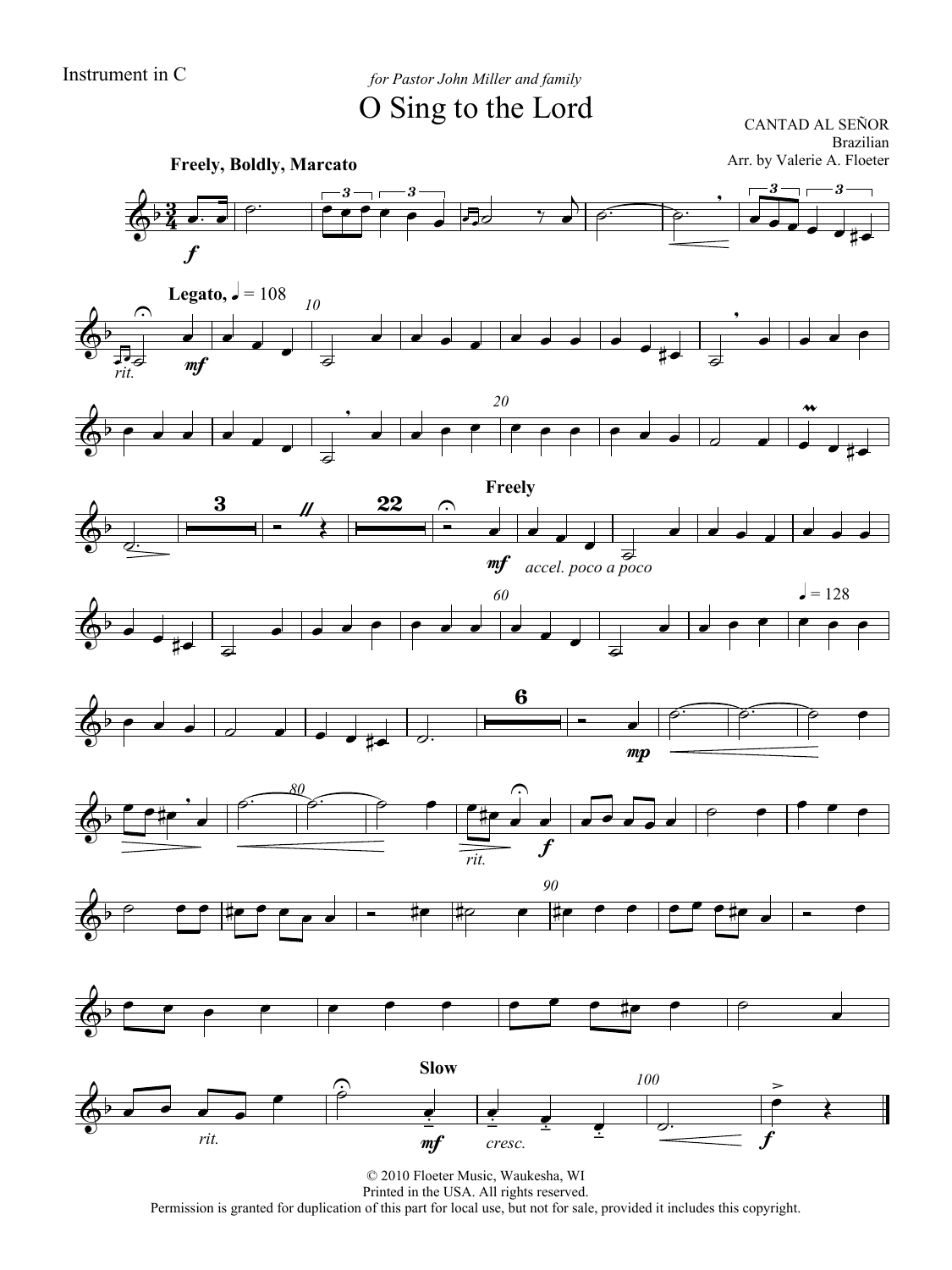Instrument in C From Depths of Woe I Cry to You

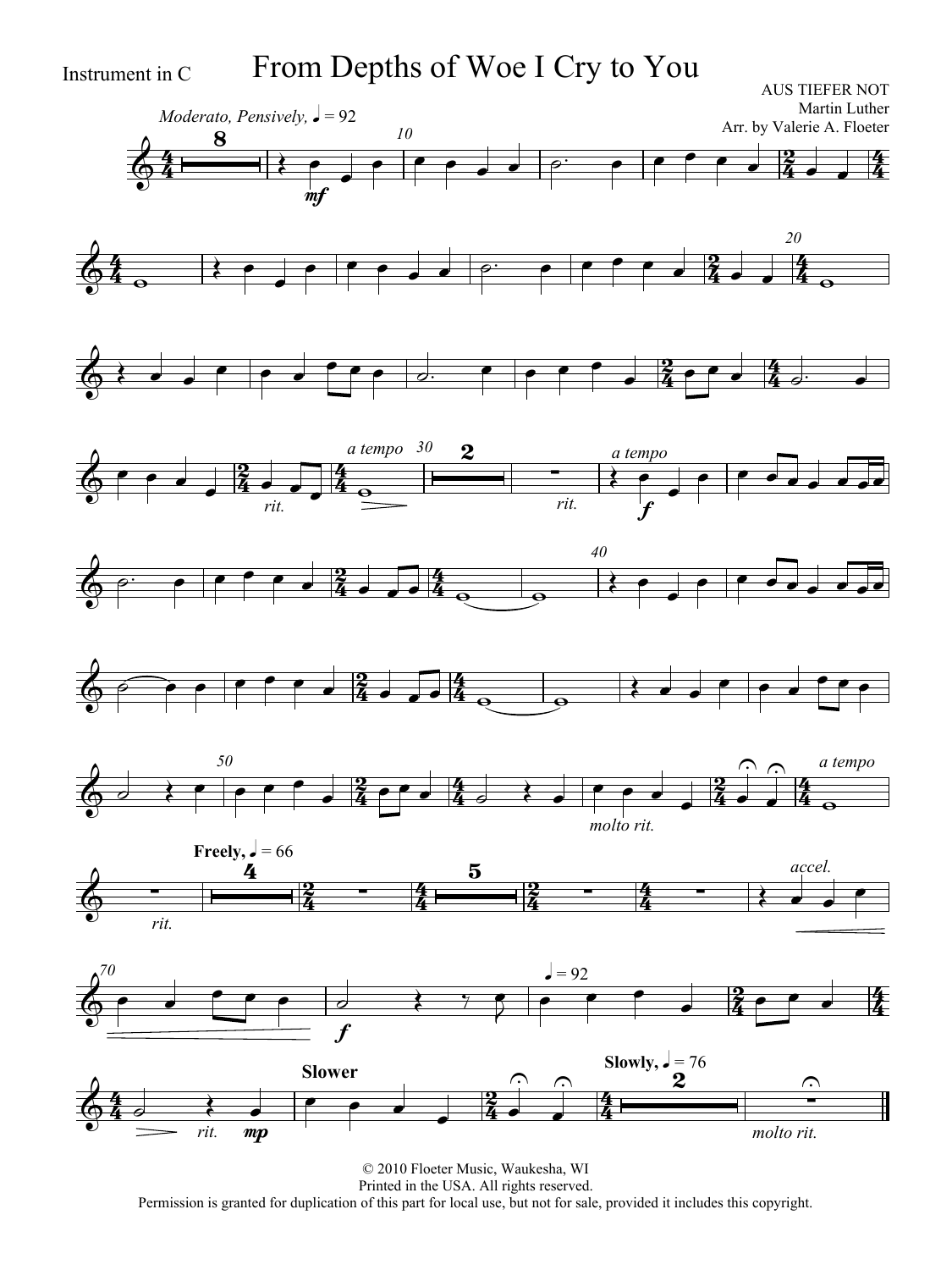### Instrument in C God's Own Child, I Gladly Say It BACHOFEN

Johann Caspar Bachofen Arr. by Valerie A. Floeter

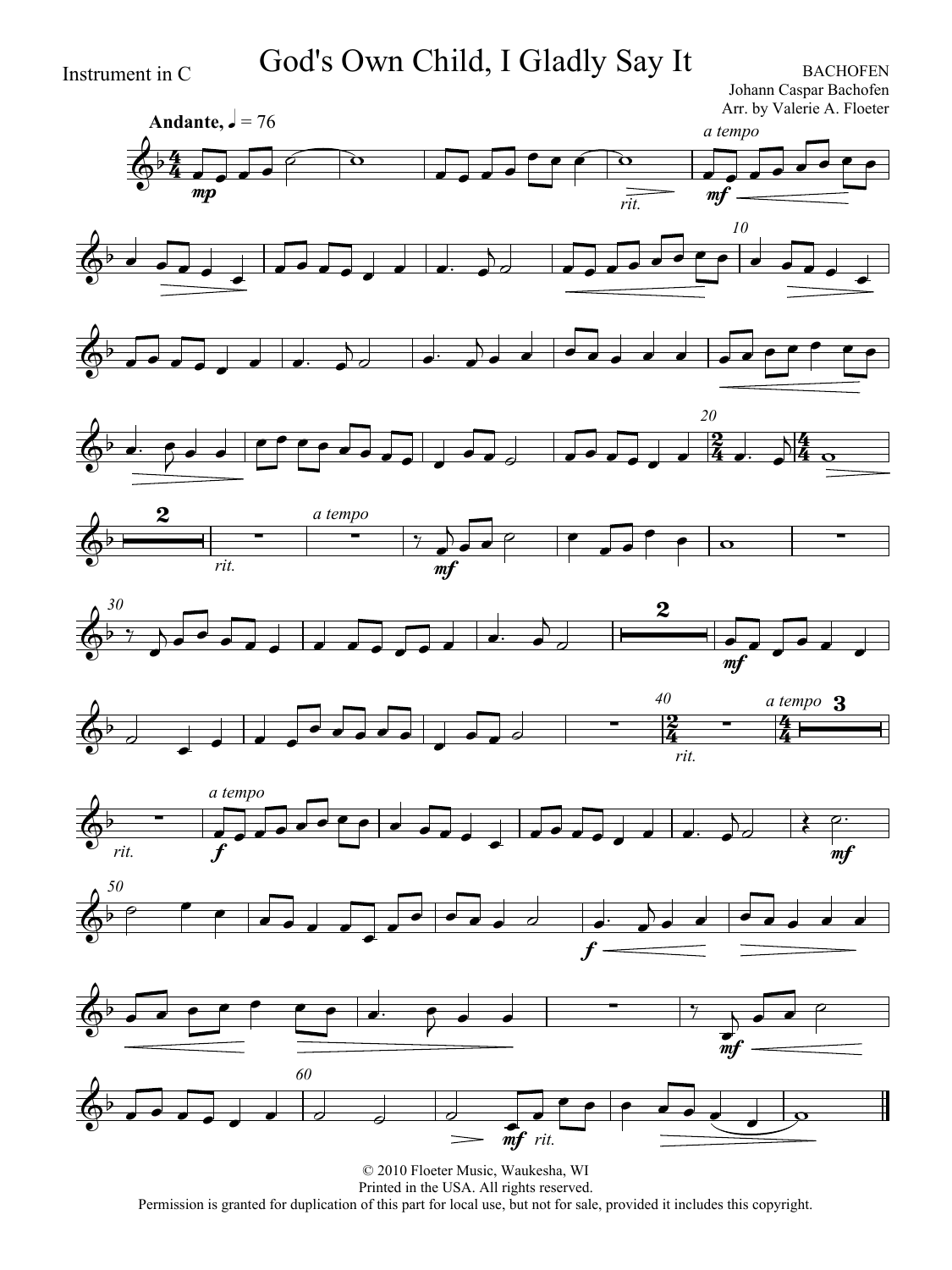### I Love to Tell the Story

Instrument in C

**HANKEY** William G. Fischer Arr. by Valerie A. Floeter

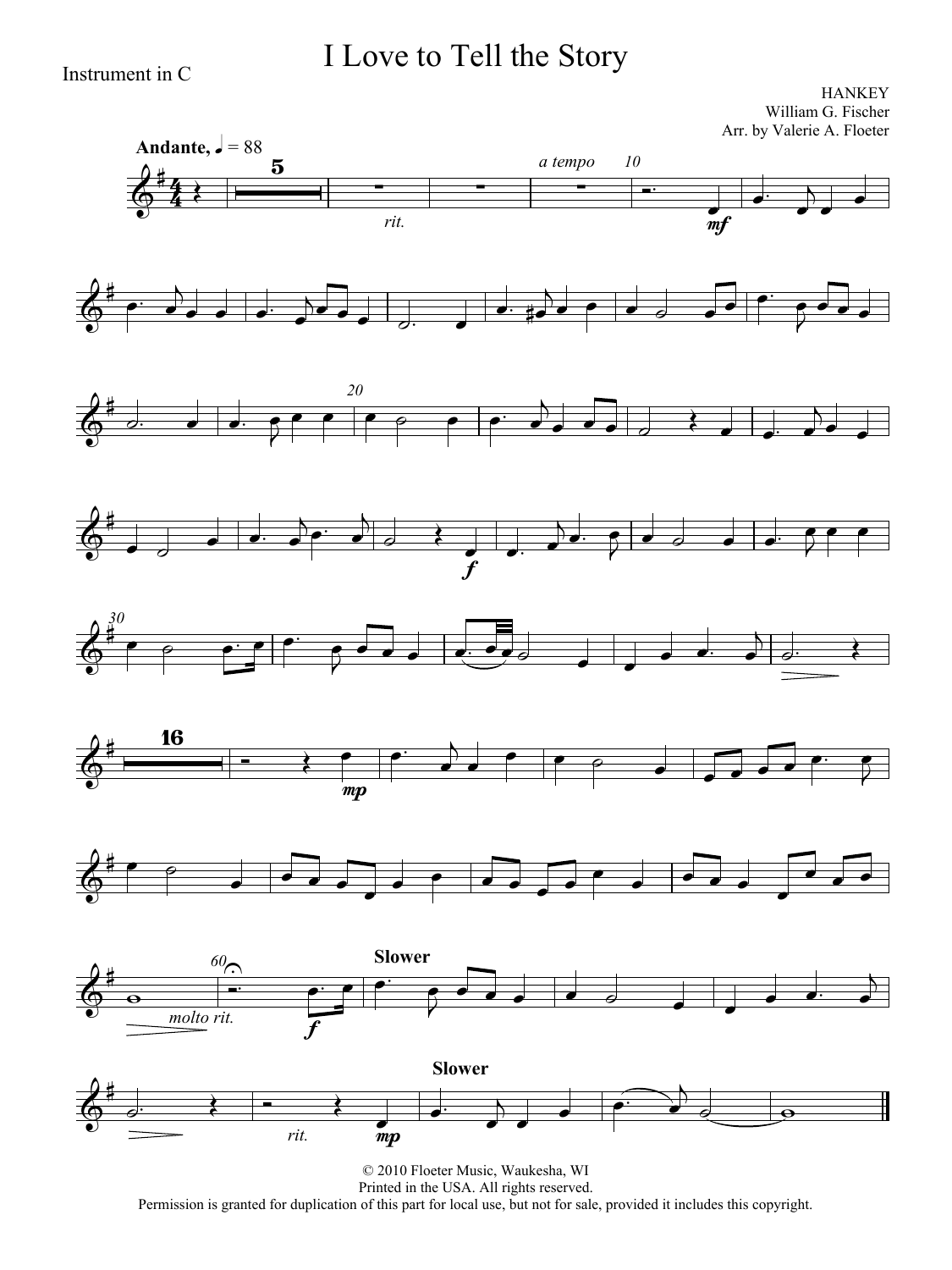### Lord Jesus Christ, You Have Prepared

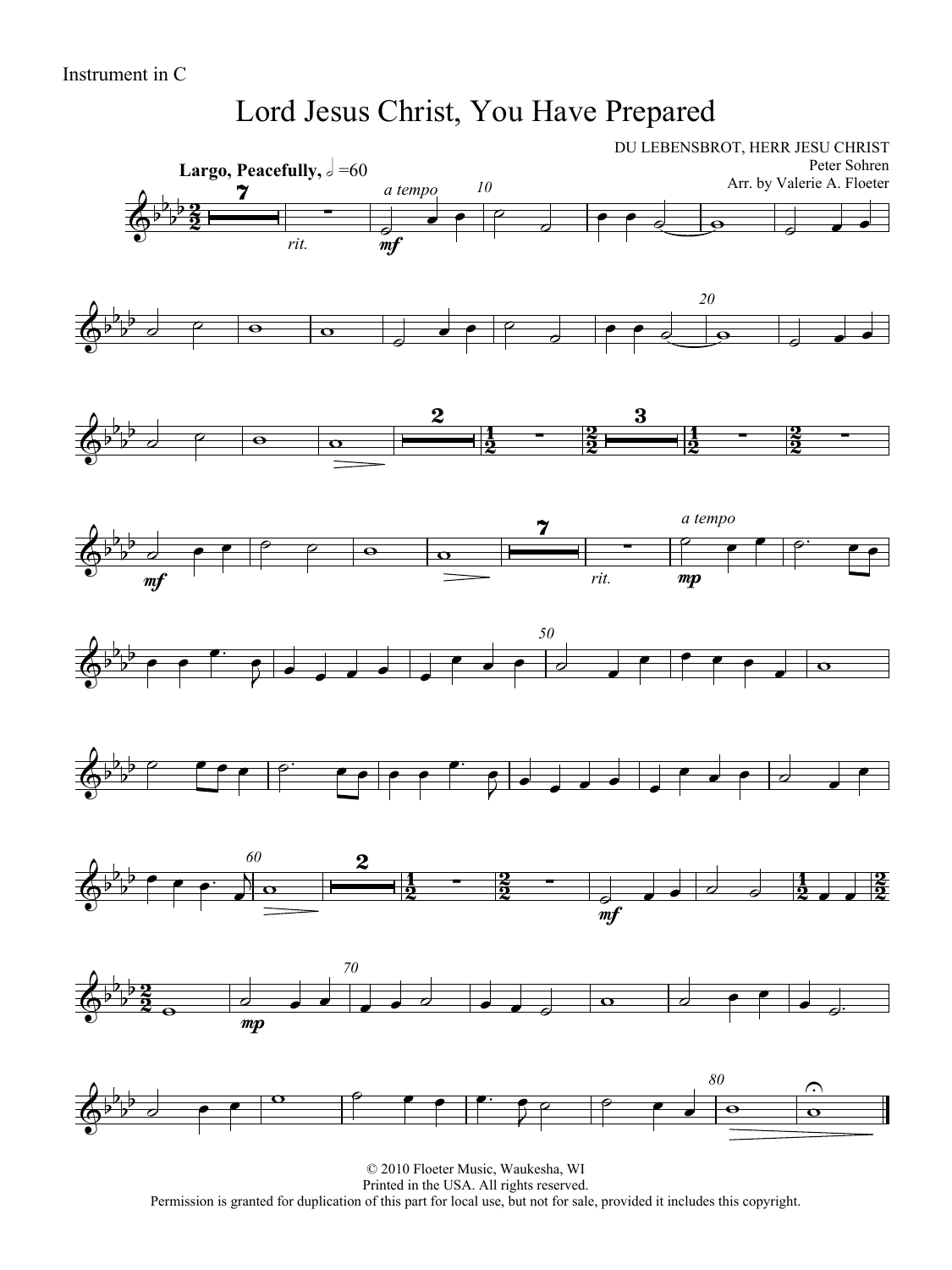# Instrument in C<br>
Once in Royal David's City

IRBY Henry J. Gauntlett Arr. by Valerie A. Floeter



© 2010 Floeter Music, Waukesha, WI Printed in the USA. All rights reserved. Permission is granted for duplication of this part for local use, but not for sale, provided it includes this copyright.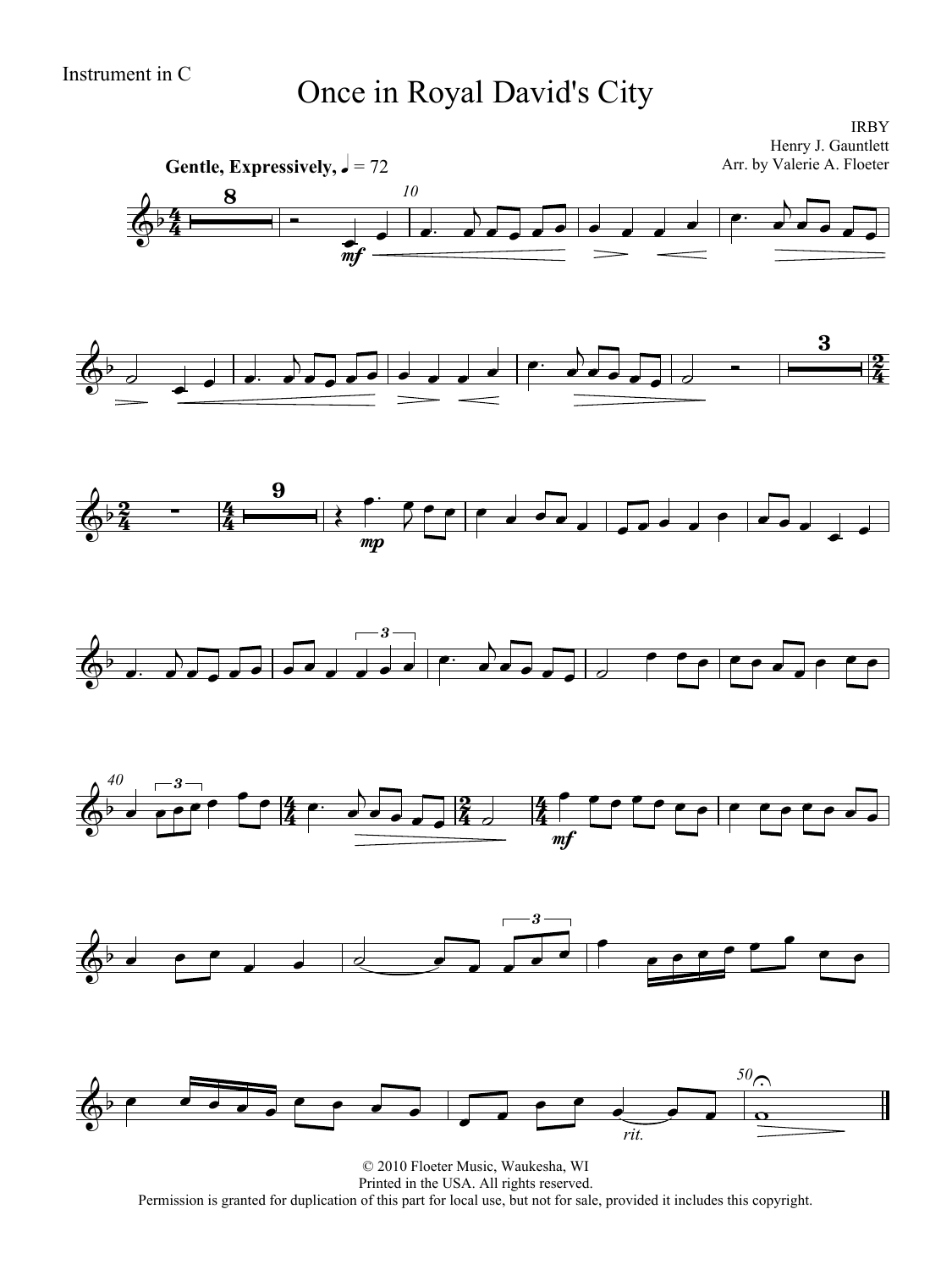### Savior of the Nations, Come



© 2010 Floeter Music, Waukesha, WI Printed in the USA. All rights reserved. Permission is granted for duplication of this part for local use, but not for sale, provided it includes this copyright.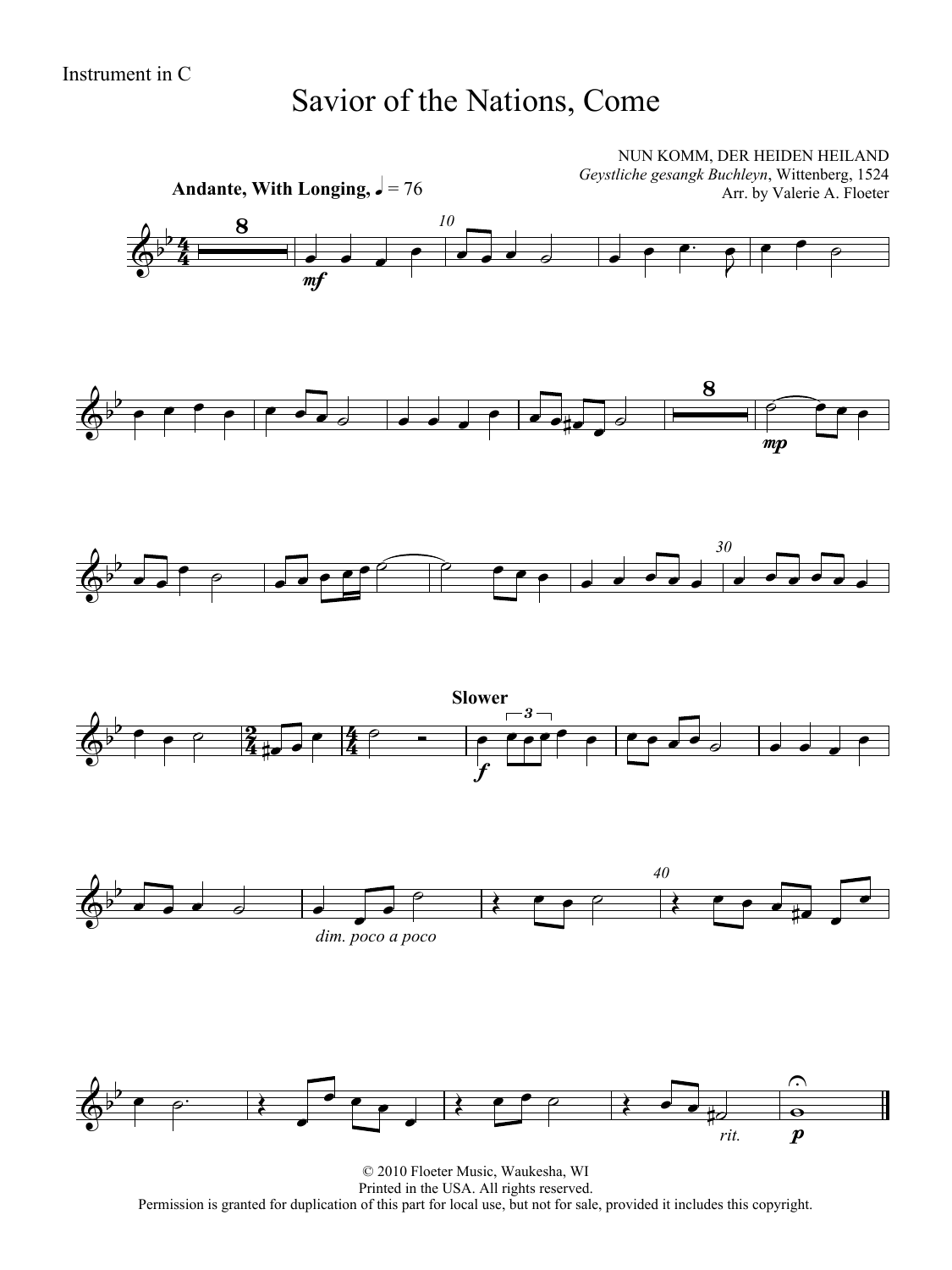## Instrument in C<br>Stricken, Smitten, and Afflicted

O MEIN JESU, ICH MUSS STERBEN *Geistliche Volkslieder*, Paderborn, 1850 Arr. by Valerie A. Floeter

















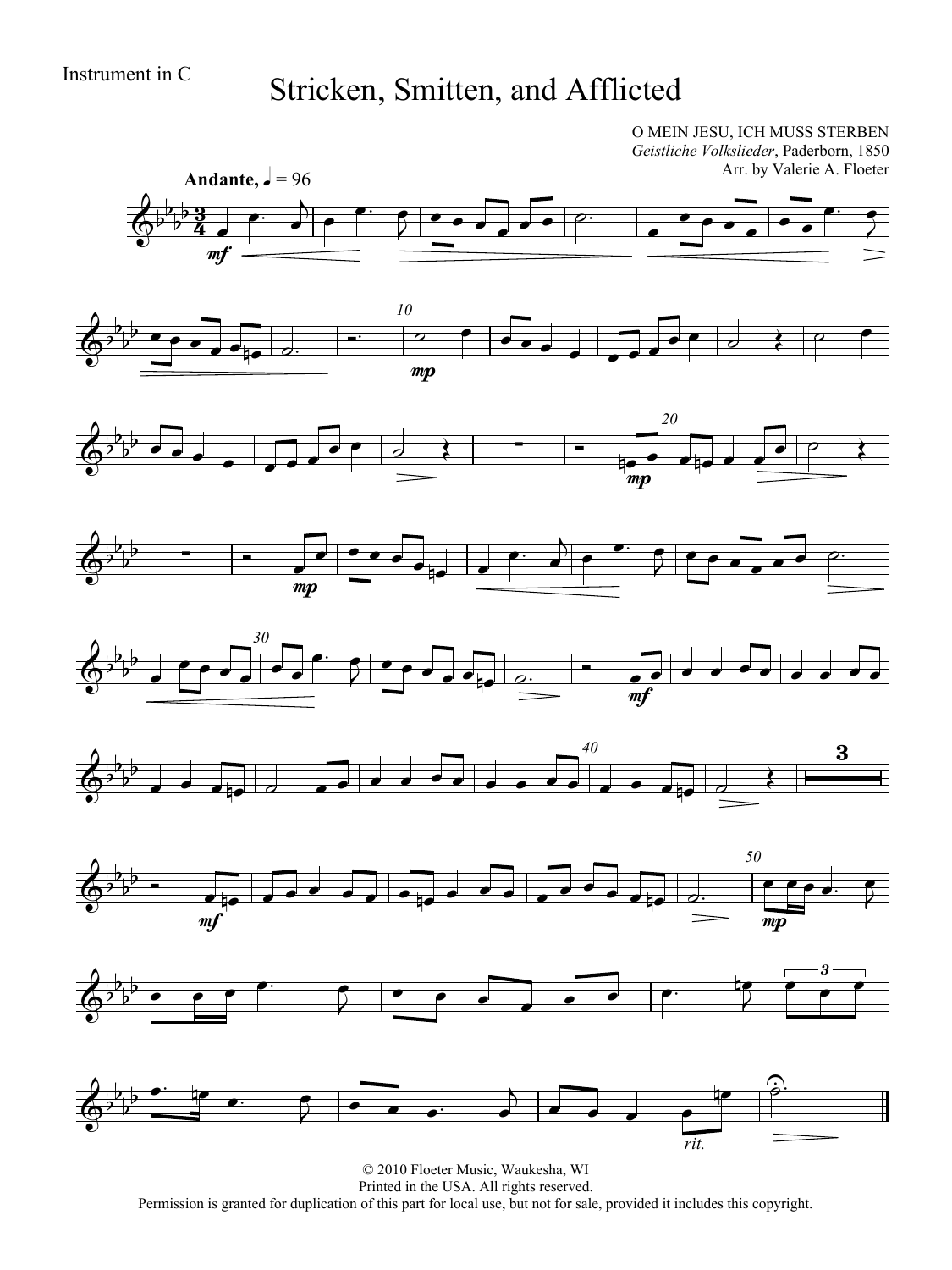## May God the Father of Our Lord

TALLIS' CANON Thomas Tallis Arr. by Valerie A. Floeter



Printed in the USA. All rights reserved.

Permission is granted for duplication of this part for local use, but not for sale, provided it includes this copyright.